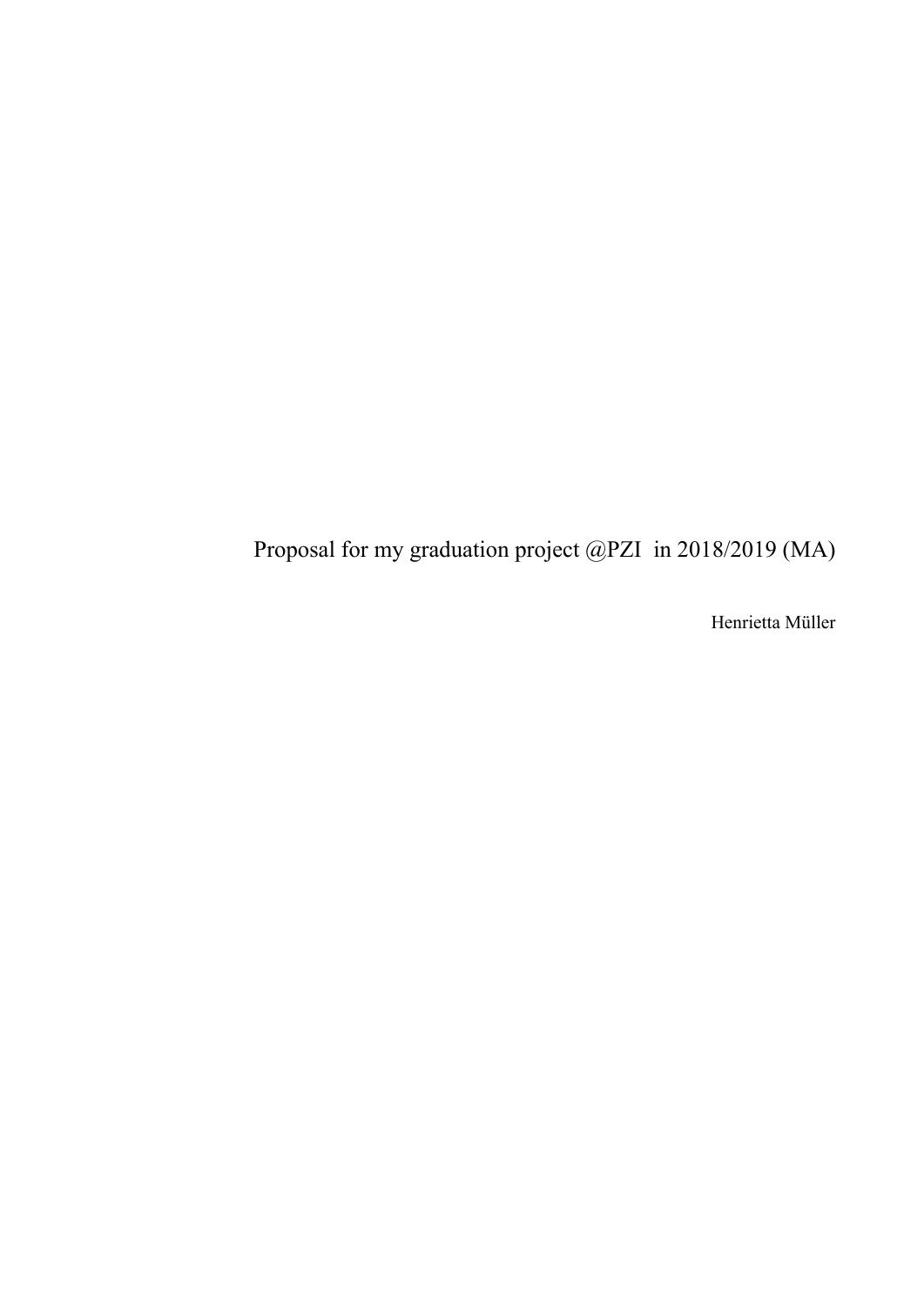Working title: 13/10/2017 Friday note: Sacramento

### **Introduction:**

 As an artist, but more just a human, I experienced one of a such a *strange* and *bizarre* event in my life, when last year on the 13th of October, on a Friday night my apartment and study in the South of Rotterdam cough on fire and burnt down. I always considered myself as a person who is *burning* on a high temperature but has a really *grounded* relationship with fire. That night radically changed my interpretation of fire, the perspective of chemical reactions, randomness, my attitude towards value, the prospect of death and fear, the colour black, humility of acceptance, sleeping routine, my way of expressing love and understanding trauma and nightmares.

 I remember from high-school the myth of Prometheus and fire made us contemplate on a serious question: if Prometheus hadn't stolen the fire from Zeus, what would mankind have done? But the Titan in Greek mythology stole it and while he was celebrated by the mortals he was cruelly punished by Zeus. What a dispute between mortals and immortals. Back then I really didn't care about it, but while I was taking photos and videos in my house I saw the *difference* between living space/objects and a dead/inhabitable location from a first, personal view. Walking through my room, seeing everything destroyed, not able to recognise my own personal belongings, created a sense of *freedom* in me. Mainly all my artworks, hard drives, photo albums, cameras, LP collection and books that I was creating and collecting over the past 8 years, together with my passport, and personal documents were gone. I was a refugee without identity and underwear. It felt like entering a dark elevator which is just a reflection of mirrors and dropping nine floors infinitely.

 This *surreal* and high in *serotonin* reality sparked my interest in still and moving visuals, the borders between 2D and 3D. I want to understand and analyse my photographs of this specific event to understand more about the essence of '*black and white /yes and no'* decisions.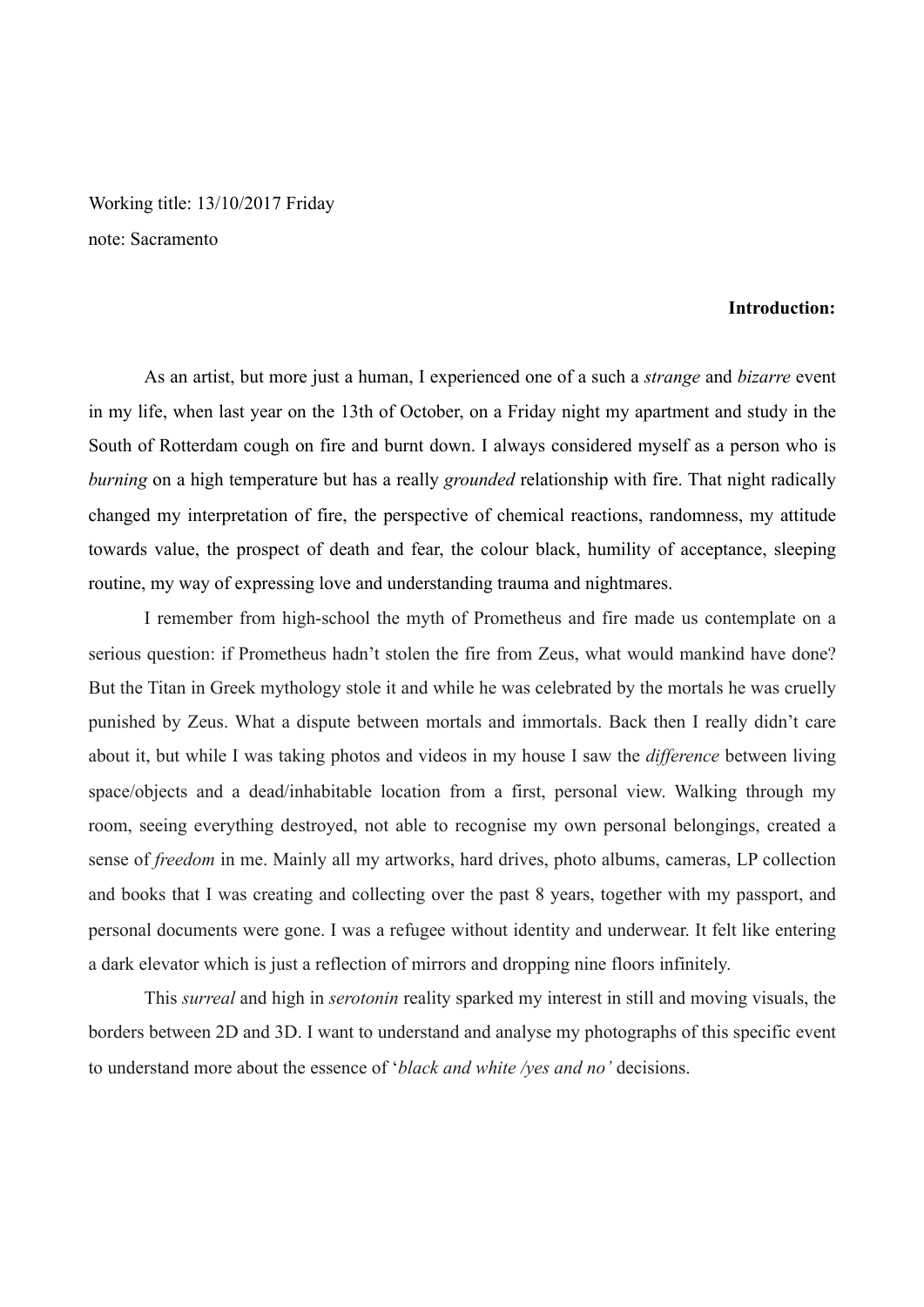

still from 'The Mirror'1975, Directed by Andrei Tarkovsky, Soviet Union



photo by a neighbour from the street, 13/10/2017, Rotterdam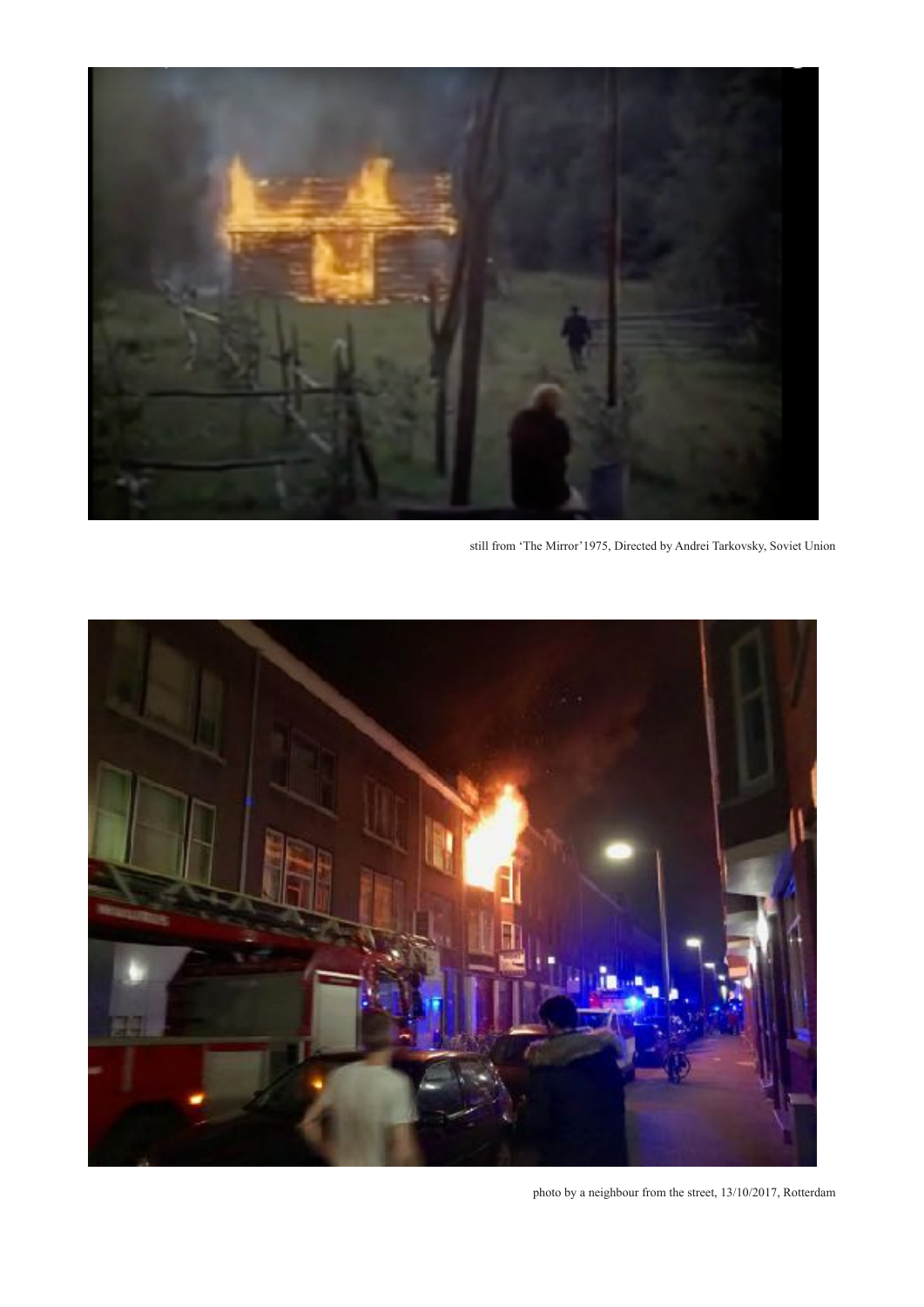### **What do you want to make?**

 Since I have a *collection* of photographs taken in my old house, I want to deconstruct them and find possibilities to rebuild them in new ways, to set up an installation in which I can simplify the variety of informations I'm working with.

During one of my first experiments I deconstructed the digital structure of one photo by changing the 'gauss' arrange, as a result I found different forms, but specifically like one, a black and white almost chessboard form and I would like to experiment by projecting them on different surfaces. I always have been fascinated by catastrophes and destroyed objects and spaces, I found interest in art which was related to loss and *deconstructed* dark strangeness. I want to expand these photographs during my project and scoop into their fundamental structure —beyond the first

film to create different layers





 More focusing on *details*, I want to put my works in different surroundings and contexts to take out components and see the whole like the result of specific *factors*. As photographs they are communicating a load of *gestures* to the viewer , I'm interested how far can I go with changing the digital structure of the images, example right now I'm working on a 3D printed chessboard, the shapes of the figures are inspired by the pictures above.

 Next to my project I'm working on my thesis, as an individual text, reflecting on my practice, as a report. It'll contain the progress of conceptual thinking about my actual working progress.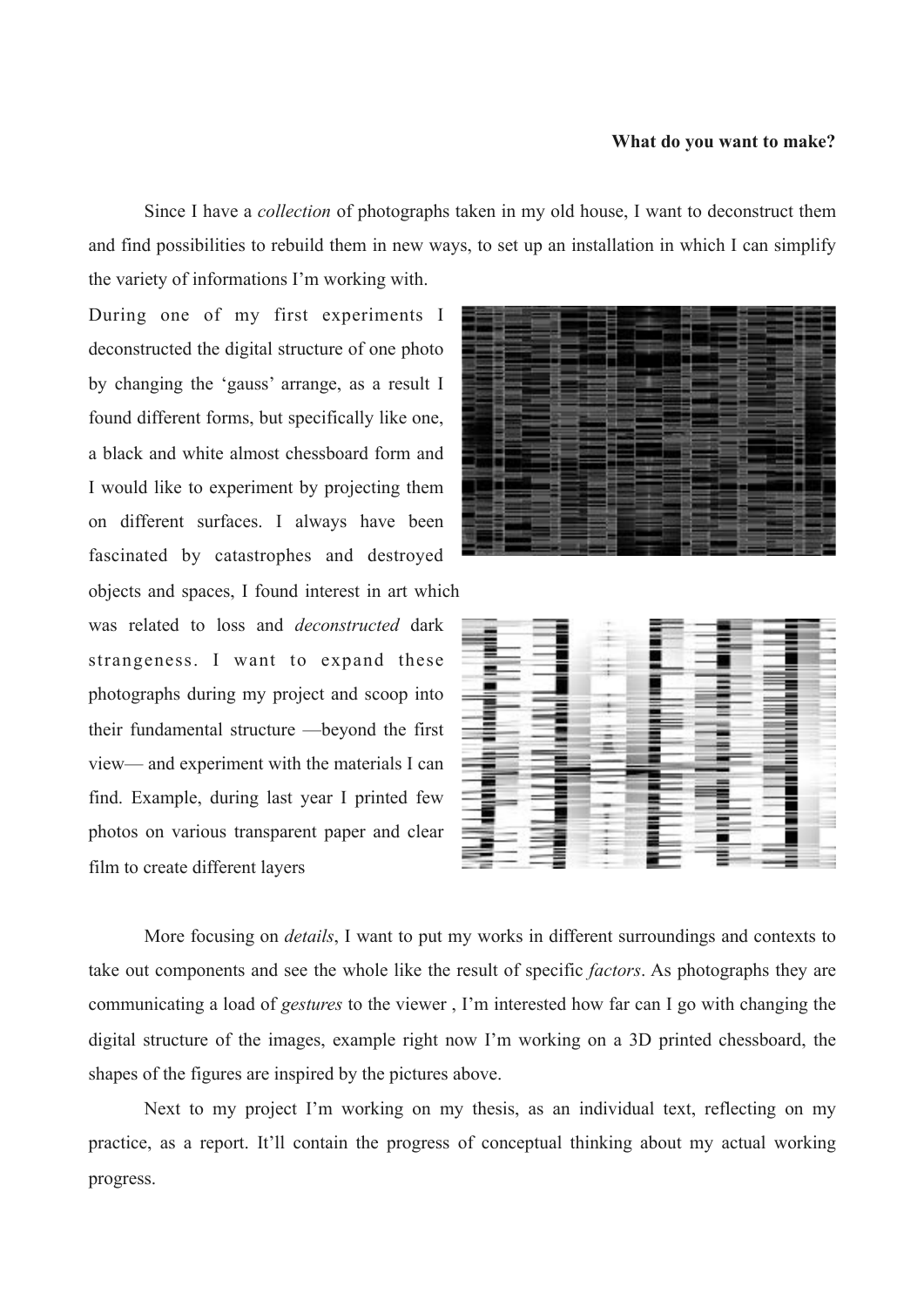## **How do you want to make it?**

 As a personal and still new experience I'm reading and studying about people who had to face with similar events in their lives, especially photographers and visual artists, understanding my own psychological development and relation to this subject.

 I mentioned before my fascination with deconstruction, in a practical way I'm decoding the images in digital and analog forms, I'll work on *three different angels* in relation to this topic. Right now the first interest of mine to manipulate and change the data of one of the images by HexFiend to see the structure of it. This four figures are showing informations about the colours and perspective depth in the image, which were there non explicitly.









manipulated figures after data changes , 2018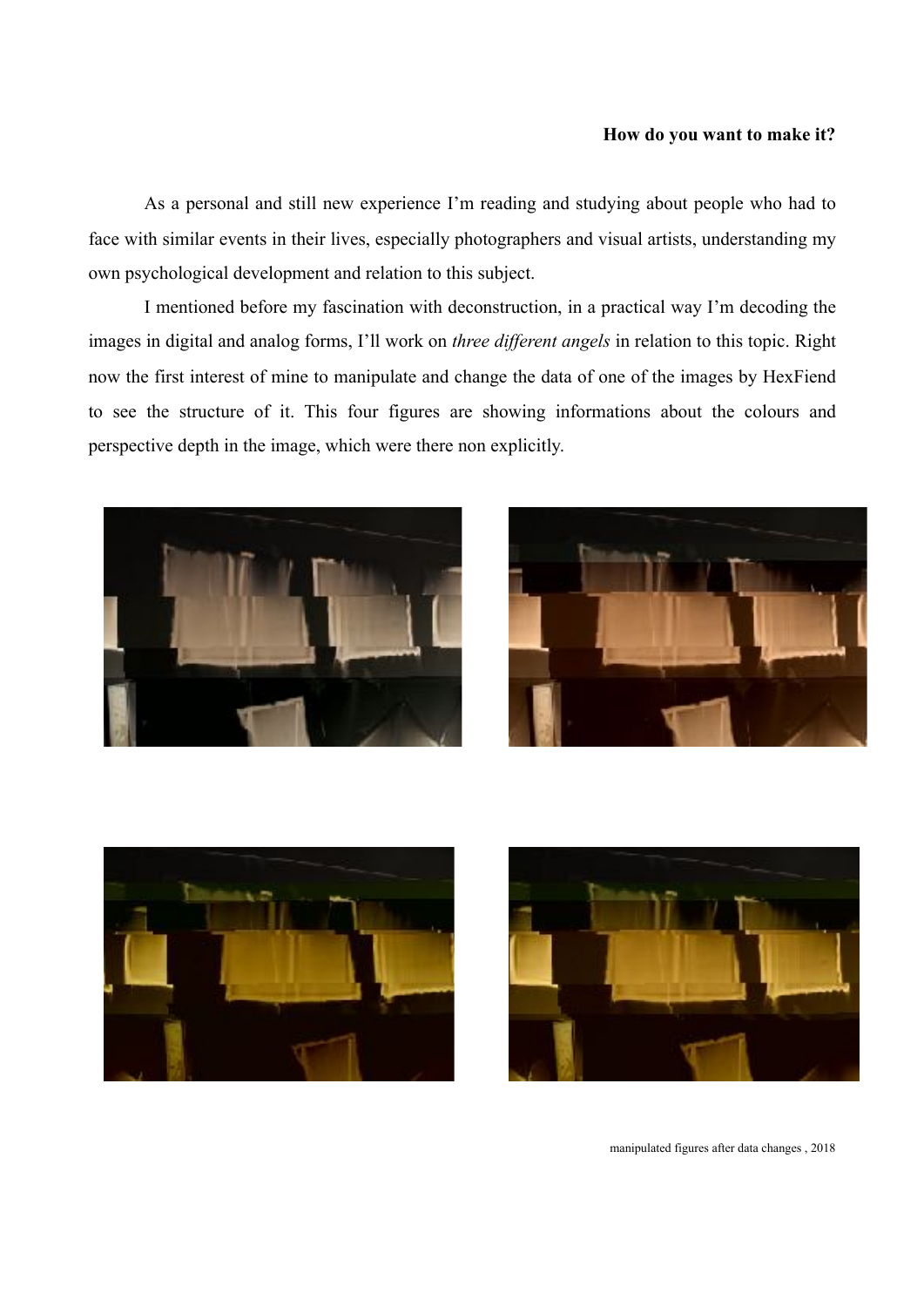If you make changes in the first part of the data structure of one of the images, you'll end up changing the colours in your photo. If you make changes in the second part of order of data you'll change the shape of the image. Don't forget that you can't add or take out parts, because then you'll get an error in your file.

I'm using these experiments as a starting point to find the form of my end project for my graduation show.



screen shot of hexFiend editor, 2018

 As a second angle in analog scheme I'm printing versions in several ways to find the transmission between materials and images. '*How black is the black'* is one of my main intention to answer with my project. I printed some images on matt paper, but I want to find a way to print on velvet or other materials which I'll find during my research. In this part of my analysis I still have to find the most relevant sources and techniques to experiment with.



photo of a clock from the series of my burnt studio, 2017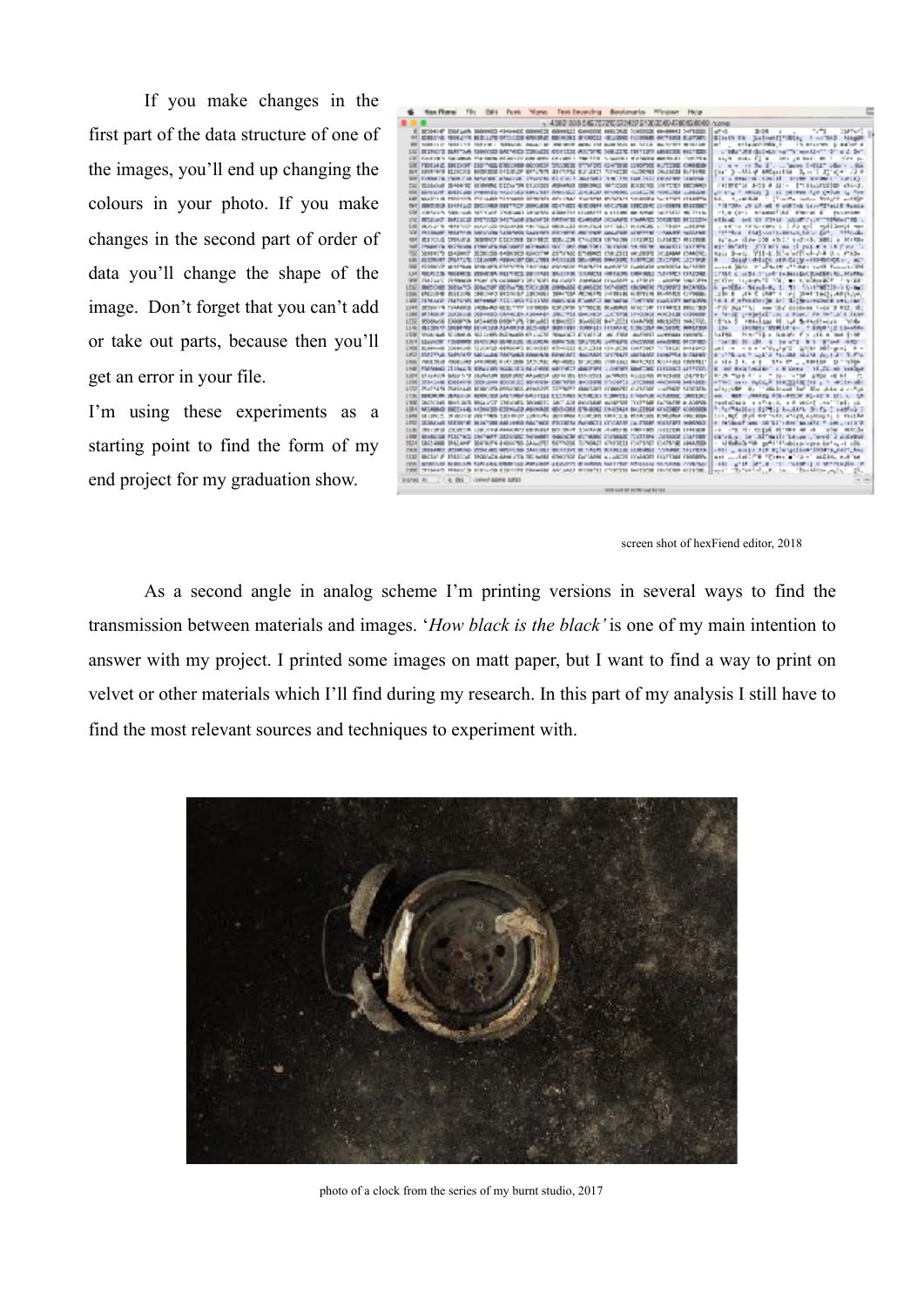A third perspective I try to examine, is about the possibility of creating 3D illusional prints with several layers, like a single image stereogram from the 80's, where the viewer has to stare at the image and see it in parallel viewing 'Parallel Method'. In this way I want to create images where I can hide information in my photographs, in this process I found it helpful to read Berger's essay about how to understand my own photographs. "A photograph is effective when the chosen moment which it records contains a quantum of truth which is generally applicable, which is as revealing about what is absent from the photograph as about what is present in it." Berger, J., 1972. "Understanding a Photograph" I started to see the importance of the non-explicit and hidden information within a photograph.



examples for stereograms, vision3d.com

## **Who can help you to make it?**

 At the moment, when i try to find different ways of analysing the images, to open the possibilities for interpretation flow, I'm talking to and asking my friends, partner, other artists about their rations in relation to the pictures. I want to use the possible tools of our institution and constant feedback from Barend and David to approach the next steps. Outside of the school I found helpful the advices of an active, Rotterdam based artist Bastiaan de Nennie, who is turning his ideas into abstract visual works and his expertise in 3D printing.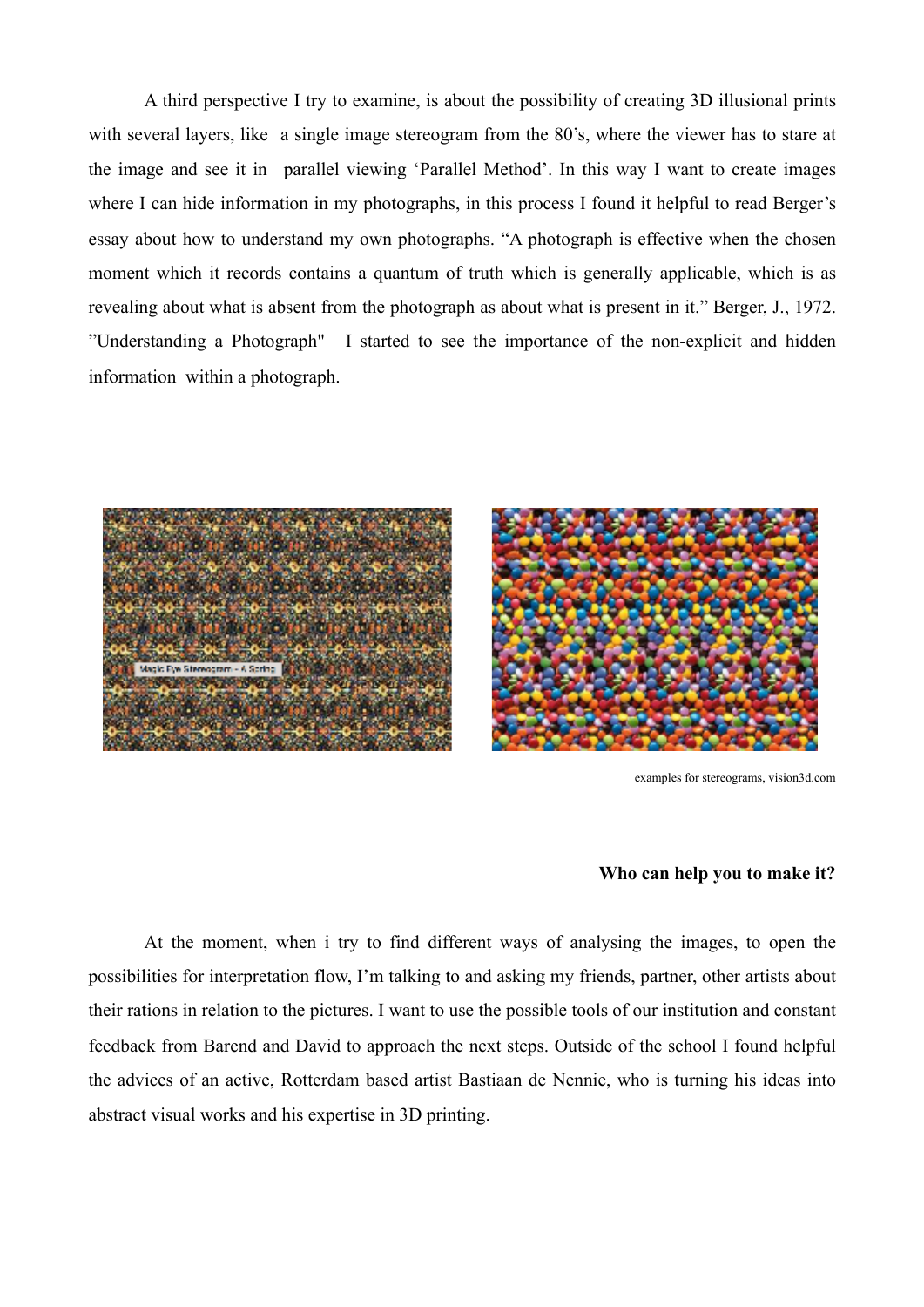#### **Why do you want to make it?**

 My interest in this project and the outcome of it has several layers, as the progress itself. To confront myself and stop running away, stop changing the subject regularly, spend enough time in one space and show my affection to details. After all, since I'm part of an art collective called Mint Art events and we organise events for visual artists, in this practice I try to understand our visual culture, the ways of new cinema and exhibitions through personal storytelling. Because of the level of personal involvement of this project and because my memories are still bouncing between reality and a nightmare I'm happy to observe these images from an outsider position. In a larger and more complex context I'm curious how far I can go with manipulating images in the sense of 2D and 3D experiences and when is the exact moment when an old work becomes a new one. In this last component I found helpful to read Jonathan Griffin's book, titled "On Fire", he interviewed ten artists how they recovered after their studios went up in flames. Talking to them, he gained surprising insights into their working methods, their relationship to their chosen profession, and their reasons for making art and new works. Further, artists who's practice can relate to my work in the term of questioning the effects of fire, the boundaries of living and death objects. These artists below all has a practise, mostly in fine art and photography where they literally work with different types of fire are: Maarten Baas, Jacob Konduch, Jenny Reddin, Danila Tkachenko.

# **Relation with previous practice**

 First time during last year, as part of a prototyping project titled 'Safe Spaces' I presented one of my photograph from this series, a portrait of my partner in our old bedroom after the fire. Then, I was researching the relation between the subject and the space where she or he feels the most safe, in this case the whole turned out as an emotional contrast, because the home space wasn't safe anymore. Later with one of my project at Eye museum in Amsterdam, I presented an audio/visual performance to tell about a fictional society. In front of the screened animation, two characters were playing live soundtrack while sitting in wheelchairs, they were so loud that the audience was forced into an unpleasant self reflection. It was an atmospherically strong performance and opened up questions about the boundaries of cinema, since I mixed performing art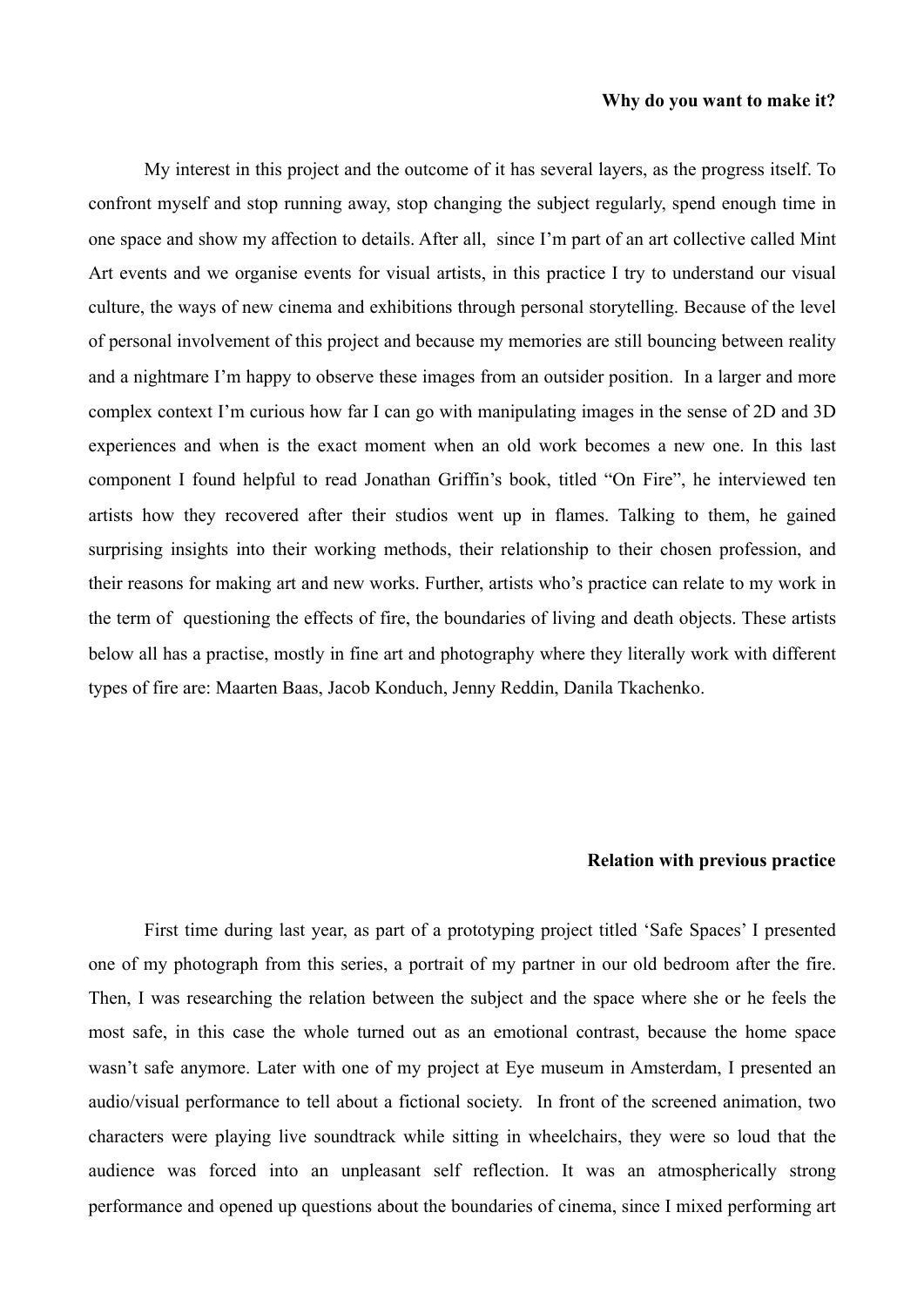and animation in a traditional cinema space. My intention was to irritate and shock the audience with audio-visual impulses, until they were able to lose their comfort. A lot of my researches and works are related to a dark dreamlike word and I always merge different art forms together, also with my actual project I want to look beyond traditional ways of exhibitions, installations and projections. People of my and younger generations are so over stimulated by visual information, it's an actual struggle to keep the attention of your audience, and I'm not talking about entertainment. Art has to be emotionally as provocative as intellectually too, I try to find the balance between artistic truth and how to move out of my comfort zone.

## **References:**

Bibliography:

- -Berger, J., 1972. "Understanding a Photograph" in Selected Essays and Articles: The Look of Things, London, UK, Penguin Classics
- Breton, A., 1934. "What is Surrealism?" a lecture given in Brussels on 1 June 1934
- -Debord, G., Wolman, J. G., 1956. "A User's Guide to Détournement", Chico, CA, USA, AK press
- -Gamboni, D., 1997. "The Destruction of Art: Iconoclasm and Vandalism since the French
- Revolution" London, UK, Reaktion Books
- -Greenberg, C., 1939. "Avant Garde and Kitsch". NYC, USA, The Partisan Review: 34–49.
- -Greenberg, C., 1999. "Homemade Esthetics: Observations on Art and Taste". Oxford, UK, Oxford University Press
- -Griffin, J., 2016. "On Fire", Brooklyn, NY, USA, Paper Monument
- -Heller, E., 2009. "Psychologie de la couleur "– Effets et symboliques. Paris, France, Pyramyd (French translation).
- -Karinthy, F., 1912. "Igy írtok ti"(This is how You write). Hungary, Bp, Athenaeum Irodalmi és nyomdai RT.
- -Koolhaas, R., 1978. "Delirious New York". NYC, USA, The Monacelli Press
- -Monk, V., Monk, J., 2008. "Antarctica". Rotterdam, Monastery books
- -Ruscha, E., 1937. "Various small fires and milk". Venice, CA, USA, Heavy Industry Publications